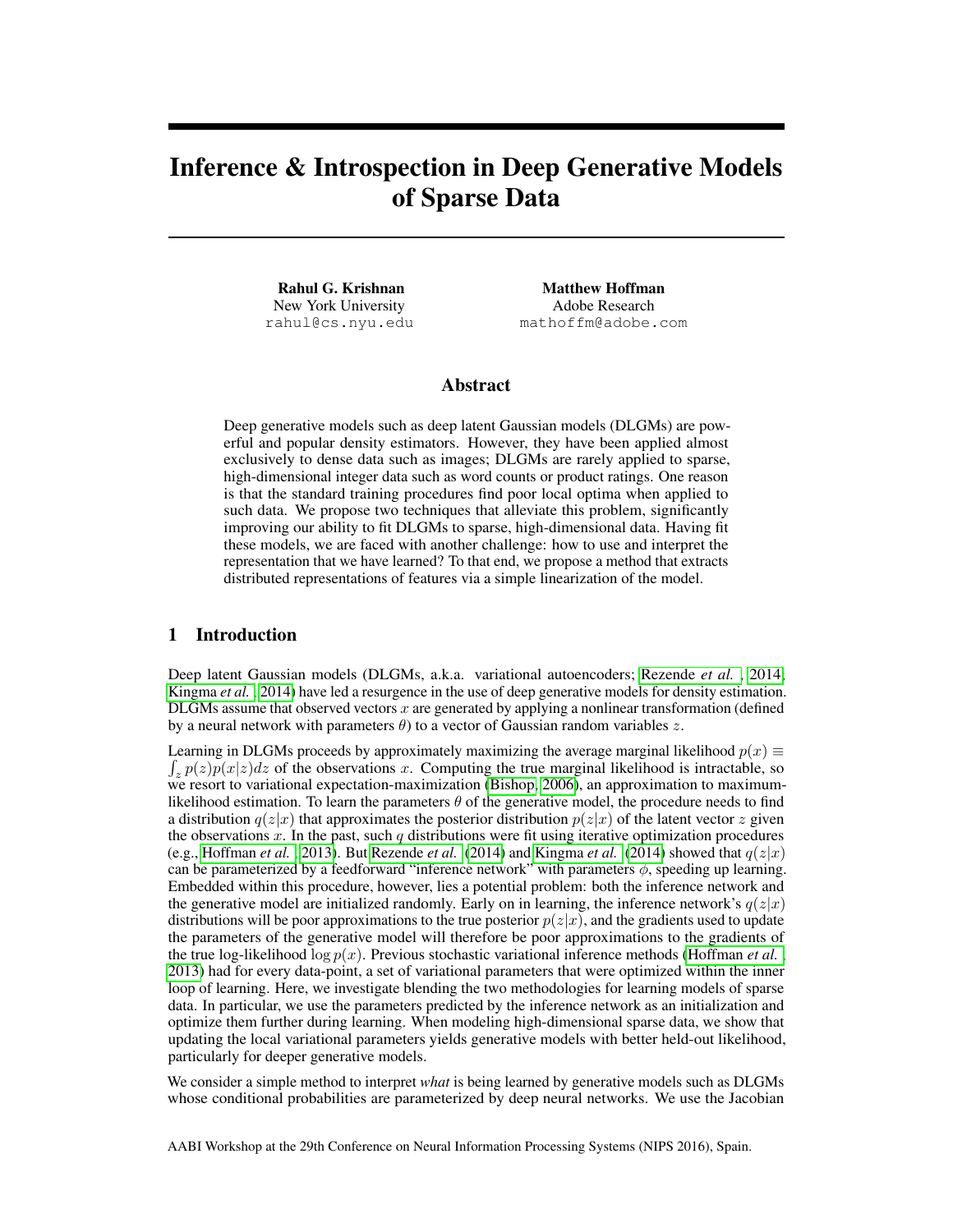of the conditional distribution with respect to latent variables in the Bayesian network to form embeddings (or Jacobian vectors) of the observations.

#### 2 Background

Generative Model: We instantiate our graphical model where our observations are bag-of-words documents. We observe a set of D word count vectors  $x_{1:D}$ , where  $x_{dv}$  denotes the number of times that word index  $v \in \{1, \ldots, V\}$  appears in document d. We assume we are given the total number of words per document  $N_d \equiv \sum_v x_{dv}$ , and that x was generated via the following generative process:

$$
z_d \sim \mathcal{N}(0, I); \quad \gamma(z) \equiv \text{MLP}(z; \theta); \quad \mu(z) \equiv \frac{\exp\{\gamma(z)\}}{\sum_v \exp\{\gamma(z)_v\}}; \quad x_d \sim \text{Multinomial}(\mu(z_d), N_d).
$$
\n(1)

That is, we draw a Gaussian random vector, pass it through a multilayer perceptron (MLP) with parameters  $\theta$ , pass the resulting vector through the softmax (a.k.a. multinomial logistic) function, and sample  $N_d$  times from the resulting distribution over the vocabulary.<sup>[1](#page-1-0)</sup>

**Variational Learning:** We need to approximate the intractable posterior distribution  $p(z|x)$  during learning. Using the well-known variational principle, we can obtain the lower bound on the log marginal likelihood of the data (or  $\mathcal{L}(x; \theta, \phi)$ ). We leverage an *inference network* or *recognition network* [\(Hinton](#page-4-4) *et al.* , [1995\)](#page-4-4), a neural network which approximates the intractable posterior, during learning. With a normal distribution as our variational approximation we have that  $q_{\phi}(z|x) \sim$  $\mathcal{N}(\mu_{\phi}(x), \Sigma_{\phi}(x))$ .  $\mu_{\phi}(x), \Sigma_{\phi}(x)$  are functions of the observation x, and we denote by  $\psi(x) :=$  $\{\mu_{\phi}(x), \Sigma_{\phi}(x)\}\$  the local variational parameters predicted by the inference network.

# 3 Methodology

Inference with Global Information: The simplest way to incorporate global first order statistics across the training data into the inferential process is to condition on tf-idf [\(Baeza-Yates](#page-4-5) *et al.* , [1999\)](#page-4-5) features instead of the raw-counts. tf-idf is one of the most widely used techniques in information retrieval. The key idea behind it is to re-weight features in a manner that increases the influence of rarer words while decreasing the influence of common words that appear in all documents. We define the tf-idf-transformed word-count vector  $\tilde{x}_d$  as

$$
\tilde{x}_{dv} \equiv x_{dv} \log \frac{D}{\sum_{d'} \min\{x_{d'v}, 1\}}.
$$
\n(2)

After applying this tf-idf transform, the resulting vector  $\tilde{x}$  is normalized by its L2 norm.

Optimizing Local Variational Parameters: The predictions of the inference network early in optimization are suboptimal variational parameters used to derive gradients of the parameters of the generative model. This induces noise and bias to the gradients used to update the parameters of the generative model. To avoid these issues, we only use the local variational parameters  $\psi(x)$  predicted by the inference network to initialize an iterative optimizer that maximizes the ELBO with respect to  $\psi$  (we denote by M the number of optimization steps performed); we use the optimized variational parameters  $\psi(x)$  to derive gradients for the generative model. We then train the inference network using stochastic backpropagation and gradient descent, holding the parameters of the generative model  $\theta$  fixed. We refer the reader to Algorithm [1](#page-5-0) in the supplementary material for an overview of the learning algorithm.

**Introspection:** In DLGMs, the relationship between latent variables  $z$  and observations  $x$  cannot be quickly read off of the parameters  $\theta$ . But we can still ask what happens if we perturb z by some small  $dz$ —this is simply the directional derivative  $\frac{\partial \mathbb{E}[x]z|}{\partial z}dz$ . We can interpret this Jacobian matrix in much the same way we would a factor loading matrix [\(Spearman, 1904\)](#page-4-6).

**Jacobian Vectors:** We evaluate the Jacobian matrix as:  $\mathcal{J}(z)^{\log} = \frac{\partial \log \mu(z)}{\partial z}$  For any  $z$ ,  $\mathcal{J}(z)^{\log} \in$  $\mathbb{R}^{V \times K}$  where K is the latent dimension and V is the dimensionality of the observations. It is

<span id="page-1-0"></span><sup>&</sup>lt;sup>1</sup>In keeping with common practice, we neglect the multinomial base measure term  $\frac{N!}{x_1! \cdots x_V!}$ , which amounts to assuming that the words are observed in a particular order.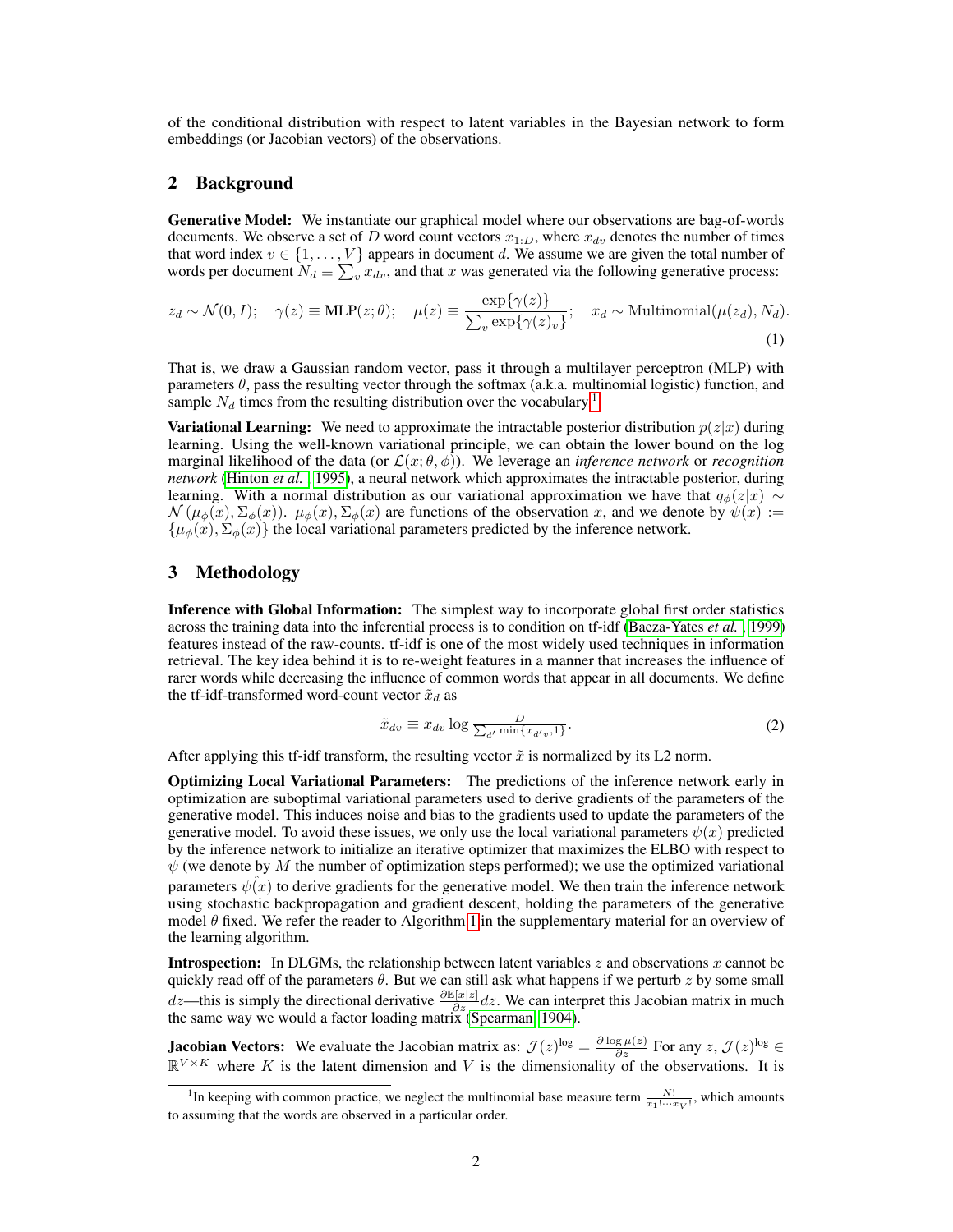this matrix that we use to form embeddings.  $\mathcal{J}(z)$  is a function of z leaving open the choice of where to evaluate this function. The semantics of our generative model suggest a natural choice:  $\mathcal{J}^{\log}_{\text{mean}} := \mathbb{E}_{p(z)}[\mathcal{J}(z)^{\log}]$ . This set of embeddings captures the variation in the output distribution with respect to the latent state across the prior distribution of the generative model. For implementations of generative models in frameworks that support automatic differentiation [\(Theano Development Team,](#page-4-7) [2016\)](#page-4-7),  $\mathcal{J}(z)$  is readily available and we estimate  $\mathcal{J}_{\text{mean}}^{\log}$  via Monte-Carlo sampling from the prior.

## 4 Related Work

*Learning in Deep Generative Models:* For DLGMs, [Hjelm](#page-4-8) *et al.* [\(2016\)](#page-4-8) also consider the optimization of the local variational parameters, though their exposition focuses on deriving an importancesampling-based bound to use during learning in deep generative models with discrete latent variables. Their experimental results suggest the procedure does not improve performance much on the binarized MNIST dataset. This is consistent with our experience—we found that our secondary optimization procedure helped more when modeling sparse, high-dimensional count data.

*Introspection:* In the context of discriminative modeling, [\(Erhan](#page-4-9) *et al.*, [2009\)](#page-4-9) use gradient information to study the patterns with which neurons are activated in a deep neural networks while [\(Wang](#page-4-10) *[et al.](#page-4-10)* , [2016\)](#page-4-10) use the spectra of the Jacobian to study the complexity of the functions learned by neural networks. [Miao](#page-4-11) *et al.* [\(2016\)](#page-4-11) learn a shallow log-linear model on text data and obtain embeddings for words from the weight matrix that parameterize their generative model.

## 5 Evaluation

We study the effect of further optimization of the variational parameters and inference with tf-idf features on the two datasets of varying size: the smaller 20Newsgroups [\(Lang, 2008\)](#page-4-12) and the larger RCV2 [\(Lewis](#page-4-13) *et al.* , [2004\)](#page-4-13) dataset.

**Training Procedure:** On all datasets, we train shallow log-linear models ( $\gamma(z) = Wz + b$ ) and deeper three-layer DLGMs ( $\gamma(z) = \text{MLP}(z; \theta)$ ). We vary the number of secondary optimization steps  $M = 1,200$  to study the effect of optimization on  $\psi(x)$  with ADAM [\(Kingma & Ba, 2015\)](#page-4-14). We use a mini-batch size of 500, a learning rate of 0.01 for  $\psi(x)$  and 0.0008 for  $\theta$ ,  $\phi$ . The inference network was fixed to a two-layer MLP whose intermediate hidden layer  $h(x)$  was used to parameterize the mean and diagonal log-variance  $\mu(x)$ , log  $\Sigma(x)$ . To evaluate the quality of the learned generative models, we report an upper bound on perplexity [\(Mnih & Gregor, 2014\)](#page-4-15). The notation 3-M100-tfidf indicates a model where the MLP parameterizing  $\gamma(z)$  has three hidden layers, the local variational parameters are updated 100 times before an update of  $\theta$  and tf-idf features were used in inference.

Improving Learning: Table [1](#page-3-0) depicts our results on 20newsgroups and RCV2. On the smaller dataset, we find that the deeper models overfit quickly and are outperformed by shallow generative models. On the larger datasets, the deeper models' capacity is more readily utilized yielding better generalization. The use of tf-idf features helps learning on smaller datasets though on large datasets, the benefits are smaller when we also optimize  $\psi(x)$ . Finally, the optimization of the local variational parameters appears to help most on the larger datasets. To investigate how this occurs, we plot the held-out likelihood versus epochs, on models trained on the larger RCV2 (Figure [1a\)](#page-3-1) and Wikipedia (Figure [1b\)](#page-3-1) datasets. In the presence of large amounts of data, the larger deep generative models appear to converge to better solutions through the additional optimization of  $\psi(x)$ .

Jacobian Vectors: The Jacobian matrix can be used to visualize how much of the latent dimension is being utilized by the generative models learned using the inferential procedure we propose since it precisely encodes how sensitive the outputs are with respect to the inputs. The singular value spectrum of this matrix therefore, directly captures the amount of variance in the data explained by the latent space. In Figure [1c, 1d,](#page-3-1) we see that for the deeper models continuing to optimize the variational parameters allows us to learn models that use many more of the available latent dimensions. This suggests that, when fit to text data, DLGMs may be particularly susceptible to the overpruning phenomenon noted by [Burda](#page-4-16) *et al.* [\(2015\)](#page-4-16). In Figure [1,](#page-3-1) the lower held-out perplexity and the increased utilization of the latent space suggest that the continued optimization of the variational parameters yields more powerful generative models.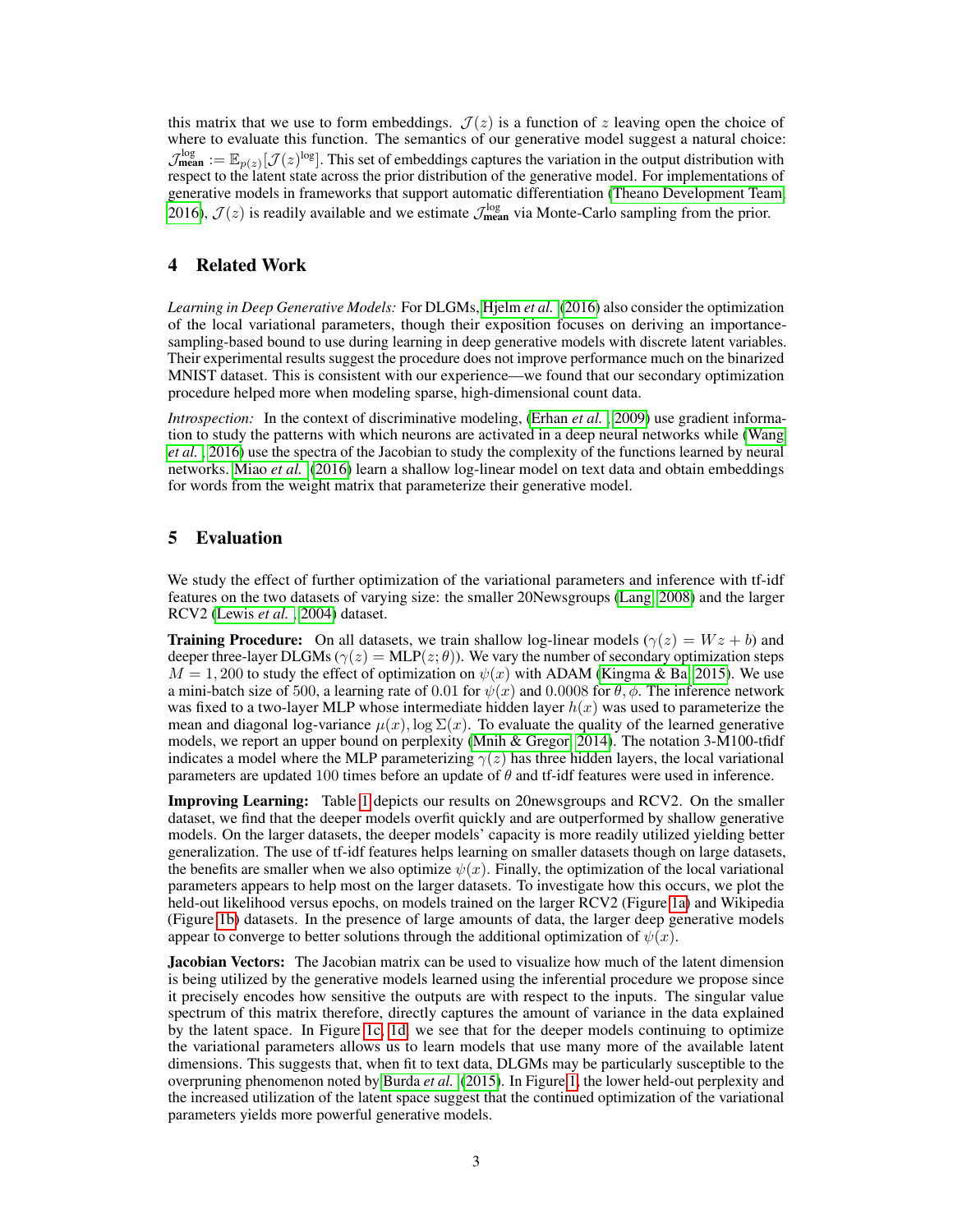<span id="page-3-0"></span>Table 1: Test Perplexity: Left: Baselines Results on the 20newsgroups and RCV1-v2 dataset Legend: LDA (Blei *[et al.](#page-4-17)* , [2003\)](#page-4-17), Replicated Softmax (RSM) [\(Hinton & Salakhutdinov, 2009\)](#page-4-18), Sigmoid Belief Networks (SBN) and Deep Autoregressive Networks (DARN) [\(Mnih & Gregor, 2014\)](#page-4-15), Neural Variational Document Model [\(Miao](#page-4-11) *et al.*, [2016\)](#page-4-11). *K* denotes the latent dimension in our notation. **Right:** DLGMs on text data with  $K = 100$ . We vary the features presented to the inference network  $q_{\phi}(z|x)$  during learning between: normalized count vectors  $(\frac{x}{\sum_{i=1}^{V} x_i})$ , denoted "norm") and normalized tf-idf (denoted "tf-idf") features.

| $-1 = 1$    |            |        |           | 20News          |                | $RCV1-v2$        |     |     |
|-------------|------------|--------|-----------|-----------------|----------------|------------------|-----|-----|
| Model       | K          | 20News | $RCV1-v2$ | <b>DLGM</b>     | M <sub>1</sub> | M <sub>100</sub> | M1  | M11 |
| <b>LDA</b>  | 50         | 1091   | 1437      | $1-M1-norm$     | 964            | 816              | 498 | 479 |
| <b>LDA</b>  | <b>200</b> | 1058   | 1142      | $1-M100$ -norm  | 1182           | 831              | 485 | 453 |
| <b>RSM</b>  | 50         | 953    | 988       |                 |                |                  |     |     |
| <b>SBN</b>  | 50         | 909    | 784       | $3-M1-norm$     | 1040           | 866              | 408 | 360 |
| fDARN       | 50         | 917    | 724       | $3-M100-norm$   | 1341           | 894              | 378 | 329 |
|             |            |        |           | $1-M1$ -tfidf   | 895            | 785              | 475 | 453 |
| fDARN       | 200        |        | 598       | $1-M100$ -tfidf | 917            | 792              | 480 | 451 |
| <b>NVDM</b> | 50         | 836    | 563       | $3-M1$ -tfidf   | 1027           | 852              | 391 | 346 |
| <b>NVDM</b> | 200        | 852    | 550       |                 |                |                  |     |     |
|             |            |        |           | $3-M100$ -tfidf | 1029           | 833              | 377 | 327 |

<span id="page-3-1"></span>

Figure 1: Mechanics of Learning: *Validation Perplexity and Log-singular Values of*  $\mathcal{J}^{log}_{mean}$ *:* Best viewed in color. For the RCV2 and Wikipedia (large) datasets, we visualize the validation perplexity as a function of epochs. The solid lines indicate the validation perplexity for  $M = 1$  and the dotted lines the indicate  $M = 100$ . The x-axis is not directly comparable on running times since larger values of  $M$  take longer during training. We find that learning with  $M = 100$  takes approximately 15 times as long per mini-batch of size 500 on the text datasets. Figure [1c, 1d](#page-3-1) depict the sorted log singular values of  $\mathcal{J}_{\text{mean}}^{\log}$ .

<span id="page-3-2"></span>Table 2: Word Embeddings (Nearest Neighbors): We visualize nearest neighbors of word embeddings. We exclude plurals of the query and other words in the neighborhood.

| <b>Ouerv</b> | <b>Neighborhood</b>                                 |
|--------------|-----------------------------------------------------|
| intelligence | espionage, secrecy, interrogation, counterterrorism |
| zen          | dharma, buddhism, buddhas, meditation, yoga         |
| artificial   | artificially, molecules, synthetic, soluble         |
| military     | civilian, armys, commanders, infantry               |

We investigate how the Jacobian matrix may be used for model introspection by studying the qualitative properties of  $\mathcal{J}_{\rm mean}^{\rm log}$  on DLGMs (of type "3-M100-tfidf") trained on Wikipedia. We form a Monte Carlo estimate of  $\mathcal{J}_{\text{mean}}^{\log}$  using 400 samples. The cosine distance is used to define neighbors of words in the embedding space of the Jacobian. In Table [2,](#page-3-2) we visualize some of the nearest neighbors of words using  $\mathcal{J}_{\text{mean}}^{\log}$  obtained from models trained on the Wikipedia dataset. The neighbors are semantically sensible indicating that the method holds promise to derive distributed representations from trained variational auto-encoders.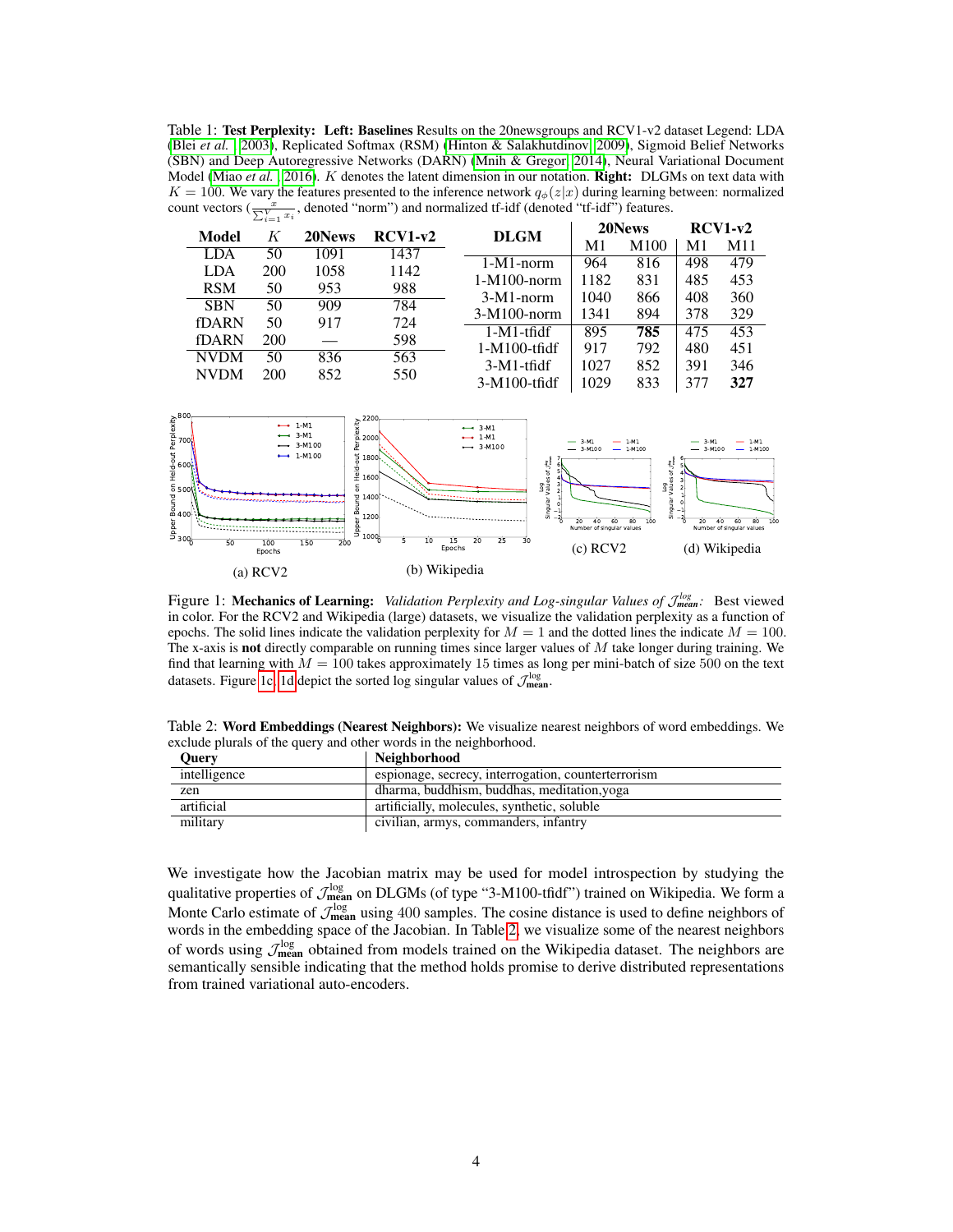## References

- <span id="page-4-5"></span>Baeza-Yates, Ricardo, Ribeiro-Neto, Berthier, *et al.* . 1999. *Modern information retrieval*. Vol. 463. ACM press New York.
- <span id="page-4-2"></span>Bishop, C. 2006. *Pattern Recognition and Machine Learning*. Springer New York.
- <span id="page-4-17"></span>Blei, David M, Ng, Andrew Y, & Jordan, Michael I. 2003. Latent dirichlet allocation. *JMLR*.
- <span id="page-4-16"></span>Burda, Yuri, Grosse, Roger, & Salakhutdinov, Ruslan. 2015. Importance weighted autoencoders. *In: ICLR*.
- <span id="page-4-9"></span>Erhan, Dumitru, Bengio, Yoshua, Courville, Aaron, & Vincent, Pascal. 2009. Visualizing higher-layer features of a deep network.
- <span id="page-4-18"></span>Hinton, Geoffrey E, & Salakhutdinov, Ruslan R. 2009. Replicated softmax: an undirected topic model. *In: NIPS*.
- <span id="page-4-4"></span>Hinton, Geoffrey E, Dayan, Peter, Frey, Brendan J, & Neal, Radford M. 1995. The" wake-sleep" algorithm for unsupervised neural networks. *Science*.
- <span id="page-4-8"></span>Hjelm, R Devon, Cho, Kyunghyun, Chung, Junyoung, Salakhutdinov, Russ, Calhoun, Vince, & Jojic, Nebojsa. 2016. Iterative Refinement of Approximate Posterior for Training Directed Belief Networks. *In: NIPS*.
- <span id="page-4-3"></span>Hoffman, Matthew D, Blei, David M, Wang, Chong, & Paisley, John William. 2013. Stochastic variational inference. *JMLR*.
- <span id="page-4-14"></span>Kingma, Diederik, & Ba, Jimmy. 2015. Adam: A method for stochastic optimization. *In: ICLR*.
- <span id="page-4-1"></span>Kingma, Diederik P, Mohamed, Shakir, Rezende, Danilo Jimenez, & Welling, Max. 2014. Semi-supervised learning with deep generative models. *In: NIPS*.
- <span id="page-4-12"></span>Lang, Ken. 2008. *The 20 newsgroups data set*.
- <span id="page-4-13"></span>Lewis, David D, Yang, Yiming, Rose, Tony G, & Li, Fan. 2004. RCV1: A new benchmark collection for text categorization research. *JMLR*.
- <span id="page-4-11"></span>Miao, Yishu, Yu, Lei, & Blunsom, Phil. 2016. Neural Variational Inference for Text Processing. *In: ICML*.
- <span id="page-4-15"></span>Mnih, Andriy, & Gregor, Karol. 2014. Neural variational inference and learning in belief networks. *In: ICML*.
- <span id="page-4-0"></span>Rezende, Danilo Jimenez, Mohamed, Shakir, & Wierstra, Daan. 2014. Stochastic backpropagation and approximate inference in deep generative models. *In: ICML*.
- <span id="page-4-6"></span>Spearman, Charles. 1904. " General Intelligence," objectively determined and measured. *The American Journal of Psychology*.
- <span id="page-4-7"></span>Theano Development Team. 2016. Theano: A Python framework for fast computation of mathematical expressions. *arXiv e-prints*.
- <span id="page-4-10"></span>Wang, Shengjie, Plilipose, Matthai, Richardson, COM Matthew, Geras, COM Krzysztof, Urban, Gregor, & Aslan, EDU Ozlem. 2016. Analysis of Deep Neural Networks with the Extended Data Jacobian Matrix. *In: ICML*.